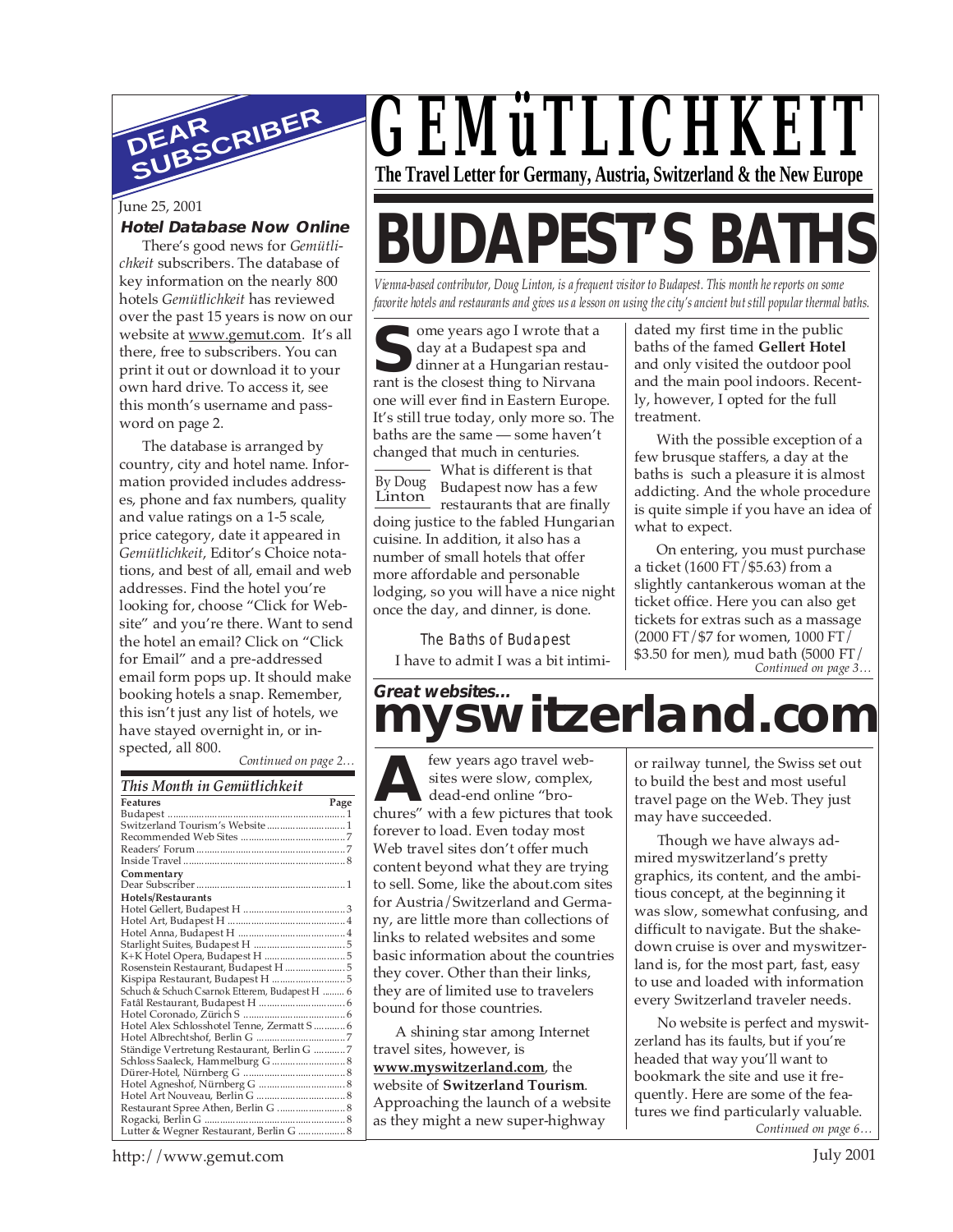#### http://www.gemut.com

#### *DEAR SUBSCRIBER Continued from page 1*

To read *Gemütlichkeit*'s review of a hotel, note the issue date and look it up in the online archive (when you've entered the correct user name and password, you'll have access to both the archive and the database). The archive currently contains 90 issues, everything since January, 1993, except for the most recent 12 issues.

(Why don't we also make the last 12 issues available free at the website? It's simple, we don't think it's good business to give away a product we can sell. Many new subscribers pay \$76 for a subscription package that includes the last 12 issues. There is also some demand for issues more than a year old but we feel the benefit of offering them free to current subscribers outweighs the income we would receive from their sale.

Please try to keep in mind that the "Members Only" areas of our website are strictly value-added elements to your subscription. We have never promoted or promised free back issues or, for that matter, any website benefits in our subscription mailings. In fact, in the promotional mailing package we use to seek new subscribers, the website is not mentioned at all. We feel strongly that the annual subscription price is fully justified by what you receive in the mail each month.)

I'm trying to make you think we have altruistic motives in providing back issues and a database of hotels on our website. No, profit is our incentive. The lifeblood of any newsletter is renewals. To obtain a new subscriber costs us approximately the price of a one-year subscription. So for *Gemütlichkeit* to stay healthy we need to keep you as a subscriber year after year. We think these valueadded features provide yet another reason for you to stick with us.

For subscribers who don't have access to our website, we are happy to mail out a hard copy of the Hotel Database for the cost of postage and handling (\$3).

#### **Gemütlichkeit Website Basics**

Let's talk a bit about www.gemut.com. From phone conversations with many of you it is apparent that some are unaware we even have a website. Others are confused about how to access the free-to-subscribers features.

In each month's issue, we print a universal "user name" and password (see box at right). To log on to the website, click "Archive Issues" or "Hotel Database." You'll then be asked to enter the current month's user name and password. Next you will see a page of issue summaries and buttons to access the four hotel lists (Germany, Austria, Switzerland, Other Area Hotels).

#### **Using the Hotel Database**

This is all pretty intuitive. Click on the list you want and wait for it to load. Once it appears on your screen (and that could take a while, depending on your connection speed, your computer, and a variety of other factors) be sure to take in the explanatory information at the top. If you want to see our review of any hotel, click the "Back" button of your browser to get back to the "Archive Issues" page. You can then scroll down to the issue in question and click on "view HTML" below that issue's summary. You will then see the text of the entire issue.

#### **Using the Back Issues Archive**

The first and most important thing to know is that the back issues page contains *only a summary* of each *Gemütlichkeit* issue. As mentioned above, to view individual issues you must click on "view HTML" below each summary.

*Continued on page 8…* The archive has a search feature. As you will soon learn, it is of limited

#### **Using Gemütlichkeit**

• Foreign currency prices are converted to U.S. dollars at the exchange rate in effect at the time of publication. • Hotel prices listed are for one night. Discounts are often available for longer stays.

• All hotel prices include breakfast unless otherwise noted.

• Local European telephone area codes carry the "0" required for in-country dialing. To phone establishments from outside the country, such as from the USA, do not dial the first "0".

#### **Logging on to Gemütlichkeit's Website**

Except for the most recent 12, back issues in text format from January 1993 are available free to subscribers only at http://www.gemut.com (click on "For Members Only"). To access the issues enter the user name and password published in this space each month. The July codes are:

User Name: **Danube** Password: **999**

Please don't get the impression

| <b>GEMÜTLICHKEIT</b><br>Vol. 15, No. 6                                                                                                                                                                                                                                                                          |                                                                                                                                                                                                                                                                                                       | <b>HOTEL RESTAURANT RATING KEY</b>                                                                                                                          |                                                                    |                                                                                                                  |                                                                                                       |
|-----------------------------------------------------------------------------------------------------------------------------------------------------------------------------------------------------------------------------------------------------------------------------------------------------------------|-------------------------------------------------------------------------------------------------------------------------------------------------------------------------------------------------------------------------------------------------------------------------------------------------------|-------------------------------------------------------------------------------------------------------------------------------------------------------------|--------------------------------------------------------------------|------------------------------------------------------------------------------------------------------------------|-------------------------------------------------------------------------------------------------------|
| July, 2001                                                                                                                                                                                                                                                                                                      | The Travel Letter for Germany, Austria, Switzerland & the New Europe                                                                                                                                                                                                                                  | <b>Rating Scale</b><br>Excellent                                                                                                                            | <b>Scale</b><br>$16 - 20$                                          | <b>Restaurant Criteria</b><br>Food                                                                               | 65%                                                                                                   |
| Publishers:<br>Editor:<br>Contributors:                                                                                                                                                                                                                                                                         | Robert H. & Elizabeth S. Bestor<br>Robert H. Bestor<br>C. Fischer, R. Holliday,<br>Jim Johnson, Doug Linton                                                                                                                                                                                           | Above Average<br>Average<br>Adequate<br>Unacceptable                                                                                                        | $12 - 15$<br>$8 - 11$<br>4 -<br>3<br>0<br>$\overline{\phantom{a}}$ | Service<br>Atmosphere                                                                                            | 20%<br>15%                                                                                            |
| Web Master:<br><b>Consulting Editor:</b><br><b>Subscription Dept:</b>                                                                                                                                                                                                                                           | Paul T. Merschdorf<br>Thomas P. Bestor<br>Andy Bestor, K. Steffans<br>Gemütlichkeit (ISSN 10431756) is published 11 times each year by UpCountry<br>Publishing, 288 Ridge Road, Ashland OR 97520. TOLL FREE: 1-800/521-6722<br>or 541/488-8462, fax: 541/488-8468, e-mail travel@gemut.com. Web site: | <b>Hotel Rating Criteria</b><br>People/Service<br>Location/Setting<br>Guestrooms<br>Public rooms<br>Facilities/Restaurant                                   | 30%<br>15%<br>30%<br>5%<br>20%                                     | <b>Value Rating</b><br>Outstanding Value<br>Very Good Value<br>Average Value<br>Below Average Value<br>A Rip-Off | Scale<br>$17 - 20$<br>$12 - 16$<br>11<br>9<br>$\sim$<br>$5 - 8$<br>0<br>Δ<br>$\overline{\phantom{a}}$ |
| www.gemut.com. Subscriptions are \$67 per year for 11 issues. While every<br>effort is made to provide correct information in this publication, the publishers<br>can make no guarantees regarding accuracy.<br><b>POSTMASTER: SEND ADDRESS CHANGES TO:</b><br>Gemütlichkeit, 288 Ridge Road., Ashland OR 97520 |                                                                                                                                                                                                                                                                                                       | Special <b>C</b> Designation<br>By virtue of location, decor, charm, warmth of management, or<br>combination thereof, an especially pleasant establishment. |                                                                    |                                                                                                                  |                                                                                                       |
| Gemütlichkeit                                                                                                                                                                                                                                                                                                   |                                                                                                                                                                                                                                                                                                       | 2                                                                                                                                                           |                                                                    |                                                                                                                  | July 2001                                                                                             |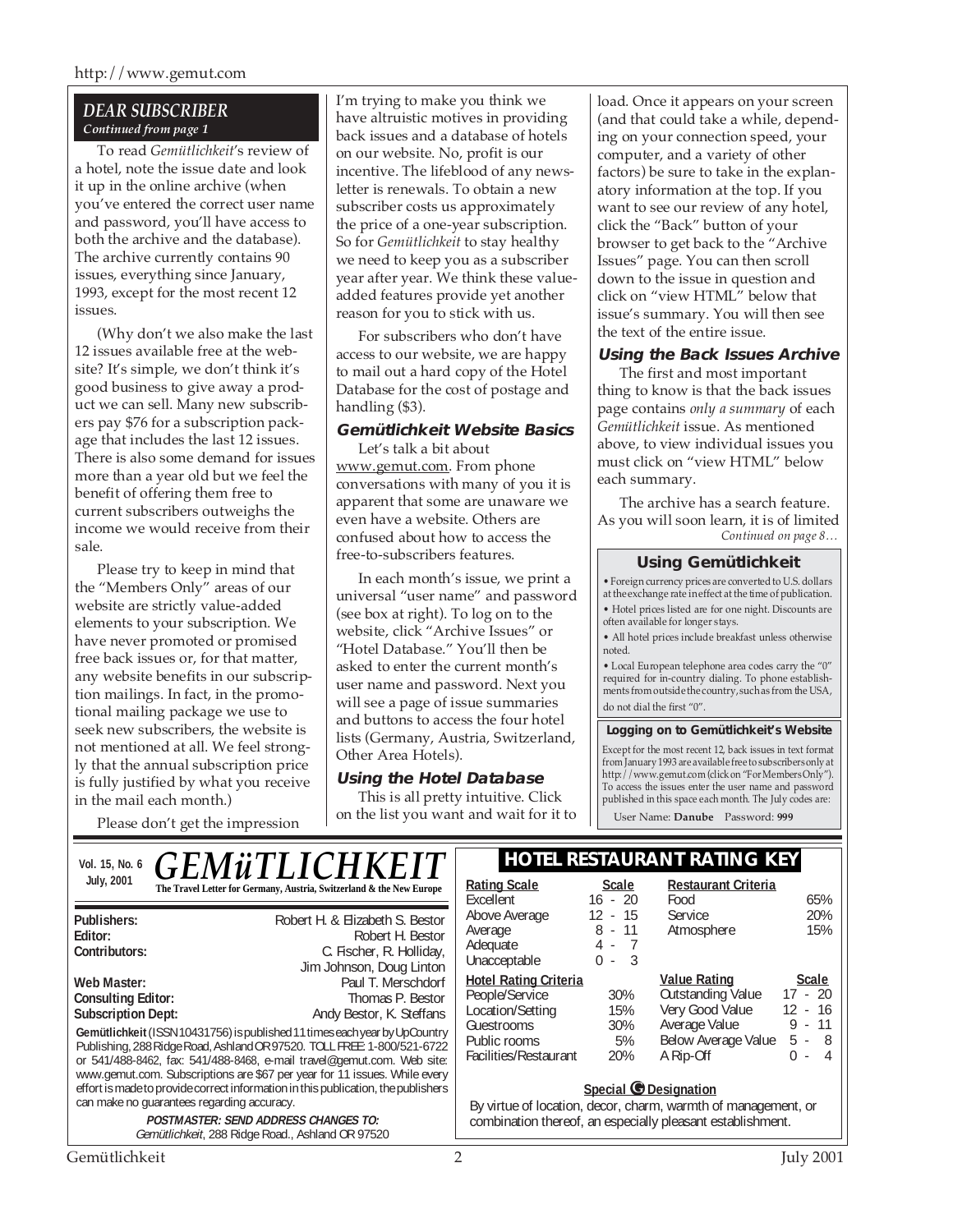http://www.gemut.com

### *BUDAPEST*

\$18), or a radioactive drink (not recommended). If you're not sure what you want you'll have opportunities buy these extras later.

The changing area is in a twostoried room with a gallery running around the second floor. Hand your ticket to the man at the desk and he will give you a token for the extras (on one visit it was an aluminum disc; another time it was a strip of linoleum) and a small apron, which consists of about a square foot of rough cotton fabric attached to a string. If you want do it like the locals, this will be all you will wear. The string is tied around the waist so that the square covers up the front, while the back remains open, sort of like a very small hospital gown. You can also bring your own bathing suit and on any given day at the Gellert, there are always five or six people with bathing suits, so you won't stand out.

After getting your apron, head upstairs to the changing room where a taciturn locker attendant directs bathers to a curtained changing booth. There, bathing suits or aprons are donned, and belongings stored. Before leaving, the attendant will lock your locker, and give you a bracelet with a number on it. He will also write this number on the small slate disk over the changing booth. You will have to remember where your booth is, as they are not in any logical order, although this only becomes a problem after the third or fourth massage.

Now you are ready to wash off and head for the baths. In front of the entrance to the pools is a heated rack stacked with folded sheets. These are what you will use as a towel once you are finished.

The Gellert has two pools: one at 38° C (100° F.) the other at 41° C.(106° F.). Start at the cooler one and prepare your body for the warmer one. The prime spot for both is under the fountain next to the wall, letting the warm water pour over your head and shoulders. After you have gotten

#### **Budapest Basics**

*Continued from page 1* **Population:** 1,900,000 **Altitude:** 96 Meters/315 feet **Driving Distances:**

| City   | KM/Mil  |
|--------|---------|
| Munich | 678/420 |
| Prague | 533/330 |
| Vienna | 243/151 |

City KM/Miles  $243/151$ 

**Tourist Information:** Király Útka 93, postal code 1077, tel. +36/01/ 352 1433, fax 352 9804.

IBUZ Main Office: Ferenciek tér 5, Budapest 5th, tel. +36/01/318 6866

**Hotel Booking Service:** TRIBUSZ Hotel Service, Apáczai ut. 1, Budapest 5<sup>th</sup>, tel. +36/01/318 3925, fax 317 9099. Available 24 hours.

**Arriving by train:** There is frequent service from Vienna, including 7 direct trains. The trip takes about 3 hours. The 1<sup>st</sup> class fare is \$49 one way, 2nd class is \$35. Hungary is part of the Eurailpass system. The 5-country Europass is also good for travel in Hungary, provided one has paid extra to add Austria/ Hungary to the basic pass. Hungary is also part of the European East Pass.

**Arriving by car:** The drive from Vienna is easy and in some places scenic. Do not leave your car unattended on the street and choose a hotel with a secure garage. Be sure to inform your rental car company at the time of *booking* that you will travel to Hungary.

your body temperature up and are ready for the next stage, head for the steam room. Stay in the foggy heat for as long as you can (about 5 minutes) and then dive into the cold plunge pool nearby. Readjust in one of the thermal pools and then wander over to the massage room for your first massage. Usually, there is a short wait, so take a seat on the long white bench. Massage quality varies according to who you get, although most seem a bit perfunctory. Still at 1100 FT (\$3.50), it's hard to complain. After a 15-minute massage, you are on your own to repeat whatever stage you liked best or to head home.

Men and women are segregated

at the Gellert but I have it from a good source that the women's side follows a similar procedure to that described above.

#### **Gellert Baths**

Kelenhegyi utca 4-6, tel. 466-6166. Open Monday-Friday 6-7pm and Saturday-Sunday 6-5pm. Night swims in the bubble and wave pool in July and August every Friday and Saturday 8pm-midnight.

#### **Kiraly Baths**

Fo utca 82-84, tel. 201-4392. Open for men on Monday, Wednesday and Friday 9-9pm; open to women on Tuesday and Thursday 6:30am-7pm as well as Saturday 6:30am to 7pm.

Located near Margaret Bridge, this 400-year old bath was originally built for the Ottoman ruler of Buda. The most impressive view of the baths can be seen under an octagonal cupola, pierced with small windows that dramatically illuminate the steam rising from the pool.

#### **Rudas Baths**

Dobrentei ter 9, tel. 375-8373. Open Monday-Friday 6am-6pm and Saturday-Sunday 6am-1pm.

Another one of Budapest's atmospheric Turkish baths, though open only to men.

#### **Accommodations**

Hotel Gellért

This weathered Art Nouveau masterpiece could be the most prestigious hotel in Budapest, but lack of financing keeps it looking a bit like a Hungarian Angkor Wat minus the vines. Unlike Budapest's top hotels such as the **Kempinski** or new **Le Meridian**, however, the Gellert still hovers in the affordable range, although steady price increases with no comparable quality upgrades make this less true every year. Still, there are reasons to make this your home in Budapest.

*Continued on page 4…* The first is the thrill of driving or walking up to this still-impressive hotel with its dramatic location on the Danube at the mouth of the Szabadsag ("Liberty") Bridge and just under jagged Gellert Hill. The second is the hotel's expansive and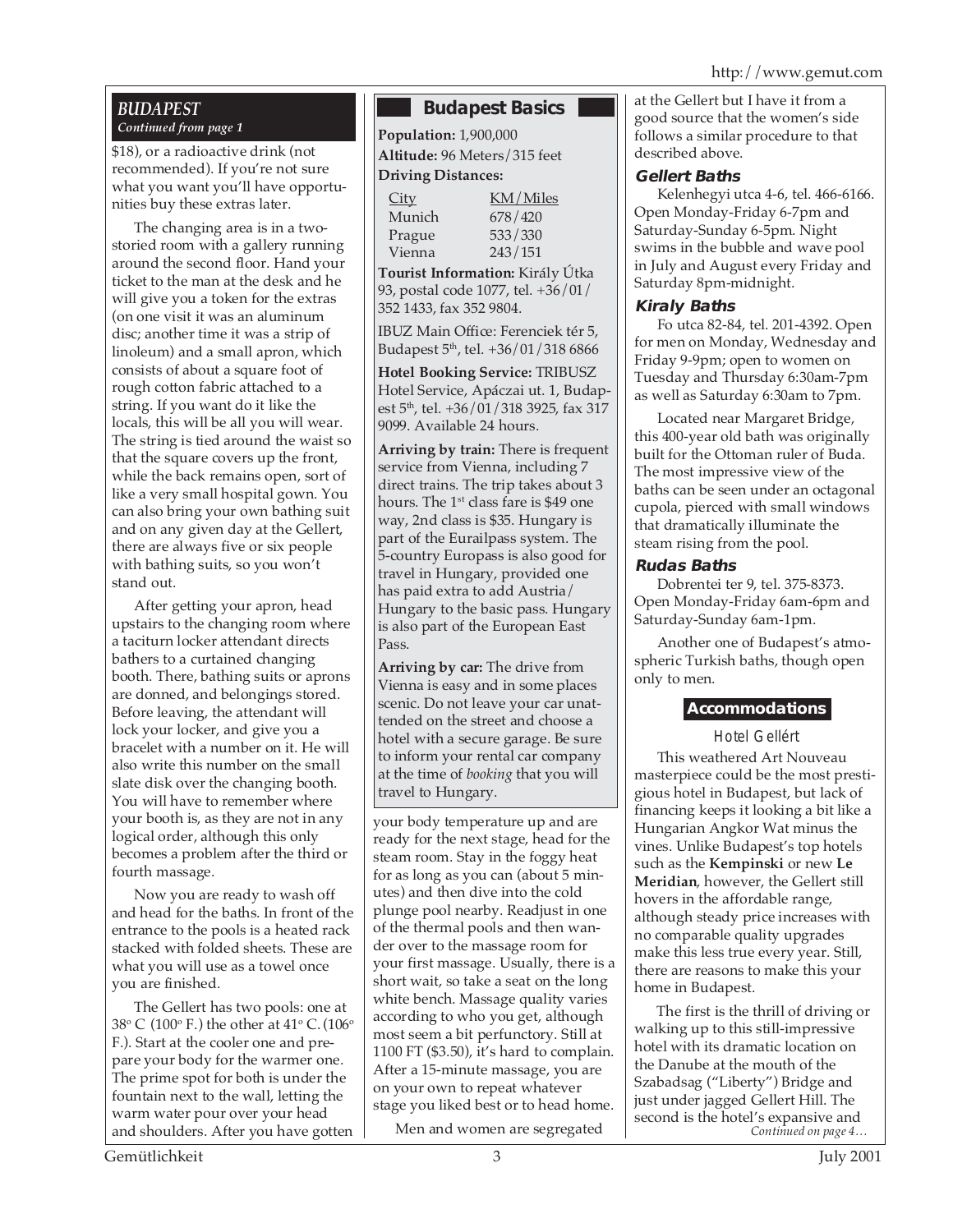#### *BUDAPEST Continued from page 3*

lavishly decorated turn-of-the-lastcentury baths, which are also free to hotel guests. Inside, the bubble pool sparkles under a captivating twostory, yellowed glass atrium supported by rows of columns and lined with galleries. Seraphim fountains gush thick pool water from walls of glazed blue tiles. In two separate halls on either side of the main bath are the thermal pools for men and women, complete with sauna, steam bath and massage facilities.

Outside, the grounds are lined with long pools and sculptured gardens for lounging in the summer sun. The overall effect is quite captivating; the air of opulent decay serves only to enhance the splendor of the experience. The Gellert's baths alone are enough reason to visit Budapest. (When the border guard asked us why we were going to Hungary, we simply told him we were going to the Gellert, an answer he found more than satisfactory.)

That said, there are certain flaws anyone contemplating booking a room here should be aware of. The first concerns the rooms. All but about 30 haven't seen major refurbishment since the 1950s, when the hotel was rebuilt from war damage. Since then, only the fabrics and carpets have been changed — though not that recently — and some of the 50s-era furnishings are beginning to make the transition from dated to collectable, thus adding to the hotel's charm. Still, at these rates, the rooms are a disappointment as they are neither Art Nouveau nor Art Modern. The 30-odd premium rooms are attractively decorated in a traditional style with quality materials worthy of the hotel, though at a higher price, of course.

The Gellert's second flaw is breakfast. It seems to be a throwback to the communist days. There are lines for everything, and where there is no line, it's because the item is gone. On our last visit, the staff and kitchen couldn't seem to cope with the crowds and most guests stood in

long lines, hoping what they wanted wouldn't be gone before they got to the buffet. The other option was to try to assemble a decent breakfast from remainders nobody else seemed interested in. A very Darwinian experience at the beginning the day.

However, the baths certainly provide enough of a counterbalance, at least for a short stay. And while they *are* open to the public, you need to be a hotel guest to enjoy the full effect. You will find a thick bath robe hanging in your room (but not any slippers, so bring your own). Then, robed and with a towel thrown jauntily over your shoulder, you will pad your way down the hall to the antique wrought-iron elevator at the end of the hallway. There, you will ring for the elevator attendant, a slightly grumpy woman in a white apron, who will transport you down to a small private room next to the main entrance of the baths. After you have finished with the baths, she will carry you back, robed and refreshed, with all the tensions of the day — and of breakfast — erased and forgotten.

**Daily Rates:** Singles 179-368 DM (\$79-\$161), doubles 316-368 DM (\$139-\$161)

**Contact:** Hotel Gellért, Gellért Tér 1, tel +36/01/385 2200, fax +36/01/466 6631, email resoff@gellert.hu, web: www.danubiusgroup.com/danubius/gellert.html

**Rating:** QUALITY 12/20, VALUE 11/20

Hotel Art



This compact, colorful hotel is located in a narrow web of old streets inside the inner ring road. Its pink facade and decorative tin roof distinguish it from its equally decorative but more dilapidated neighbors. Having visited a number of so-called Art hotels in Europe, I am generally leery of this category: usually it means a mishmash of bright colors and sterile modern furniture. This one, however, is tastefully decorated and well-run.

The small two-story lobby is hidden behind a stand of marbleized pillars studded with porcelain knobs, with a string of diamond-shaped

lamps hanging overhead. On one side is a small traditional reception desk and on the other is a modern lounge area (or pause area, as it is much too small for lounging).

Spacious guestrooms are pleasantly decorated in commercial furnishings with laminated desks, half paneled walls, gray tones and a black, bentwood-style table and chair set made of aluminum. They also have small TVs and minibars. A few have high ceilings, most have showers only, and all are quiet as the hotel is away from busy streets. A sauna and three-machine fitness room are included free of charge.

Breakfast is served in a V-shaped bar on the front corner of the mezzanine floor. The staff is friendly and efficient, giving the hotel a warm personal touch that independent travelers will appreciate.

**Daily Rates:** Singles 130-160 DM (\$57-\$70), doubles 170-200 DM (\$75- \$88).

**Contact:** Hotel Art, tel +36/01/266 2166, fax +36/01/266 2170, email hotelart@matavnet.hu, web: www.bestwestern.com **Rating:** QUALITY 16/20, VALUE 16/20

#### Hotel Anna

A major goal of this Budapest visit was to find at least one small, affordable hotel in an attractive historical building. Based on previous experience, this seemed a lot to ask; most mid-priced Budapest hotels are in functional modern buildings.

The Anna, however, achieves our goal. It is in a small two-story baroque building painted clean white and jolting Hapsburg yellow. Large oak doors open to a spacious lobby with a large reception desk, gleaming tiled floors, and yellow-hued walls. An arched doorway leads to a long lounge area with a small bar at the back. The hotel consists of two older structures connected by a long modern one, all painted bright yellow. The apartments are in the older buildings, while the standard rooms line the modern part. Alongside is a tree-shaded courtyard that also has a few parking spaces offered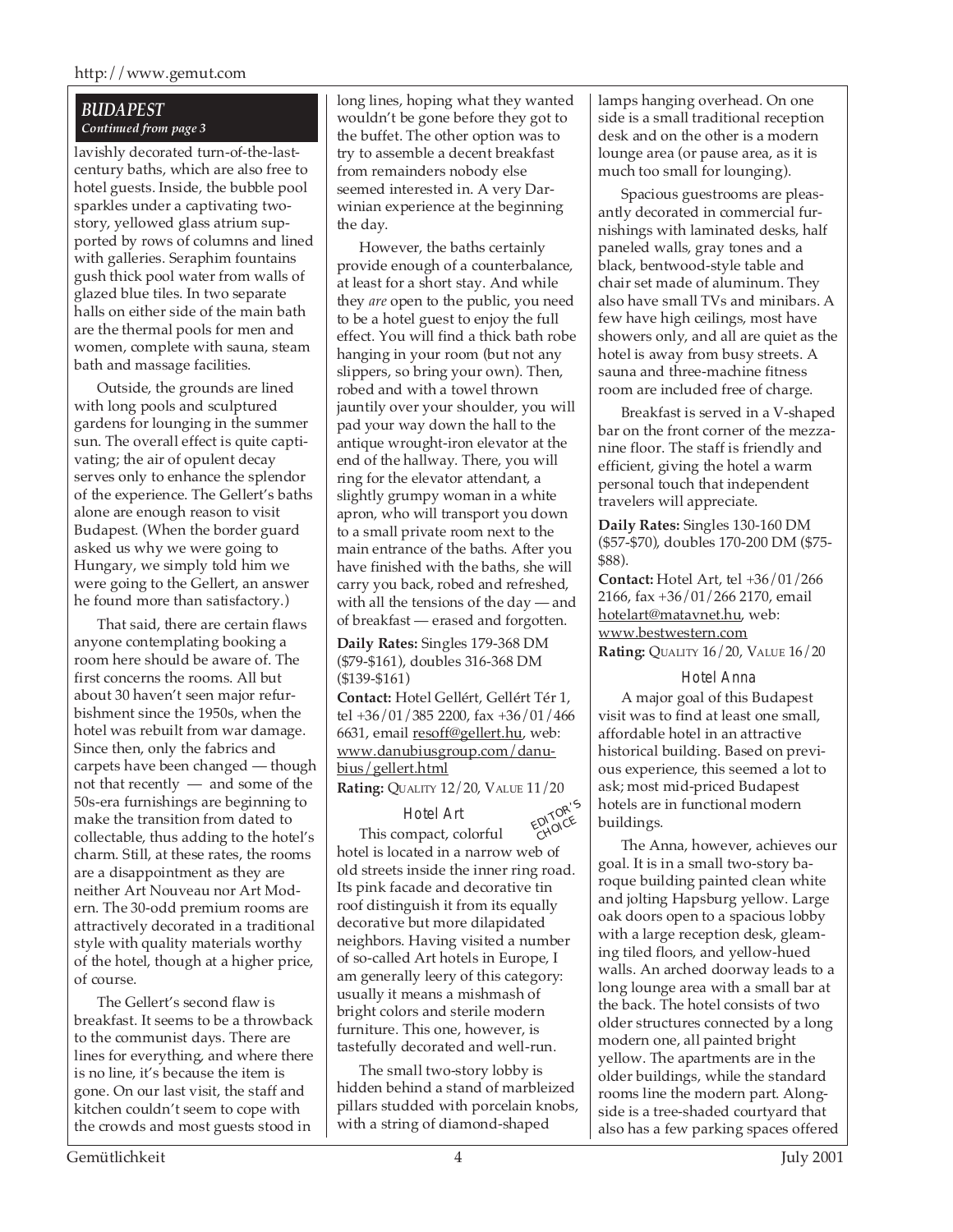free of charge. At the far back is a spacious two-story breakfast room crowned by a large chandelier.

The hotel's three apartments consist of a cluster of rooms with high ceilings, parquet floors, Persian rugs and good quality traditional furniture. The standard rooms are uniformly square with simple, spare furniture, green carpets and brightly colored floral fabrics. Tubs are reserved for the apartments, while guests in the standard rooms make do with showers. All have small TVs and direct dial telephones. One room has a special bath equipped for disabled guests. The staff was a bit reserved at first, but soon warmed up. The hotel is located on an obscure side street just off Rakoczi Utica between the Astoria and Blaha Lujaz ter M2 underground stations, but it is certainly worth the effort trying to find.

**Daily Rates:** Singles 110-150 DM (\$48-\$66), doubles 140-180 DM (\$61- \$79)

**Contact:** Hotel Anna, Gyulai Pal utca 14, tel +36/01/338 4644, fax +36/01/ 338 4401, email: annahotel@matavent.hu **Rating:** QUALITY 14/20, VALUE 14/20

#### Starlight Suiten

If the name sounds familiar, this is because we reviewed the Starlight's sister hotels in Vienna in a recent issue. The interior is pretty much…no, exactly the same as the hotels in Vienna: bright, modern, and stylish. The only difference is the location, near the Chain Link Bridge and within walking distance to Vaci Utca and the steps and cogwheel up to the Castle District.

**Daily Rates:** Singles 240 DM (\$105), doubles 297 DM (\$130). Breakfast is an additional 22 DM (\$10); garage parking 22 DM (\$10). **Contact:** Starlight Suiten, tel +36/01/ 484 3700, fax +36/01/484 3711, Email: starlighthotel@matavnet, Web: www.starlighthotels.com **Rating:** QUALITY 15/20, VALUE 12/20

 K+K Hotel Opera Budapest What makes the K+K so impressive is its blend of solid service, modern facilities and perfect setting.

As the name implies, the hotel is located on a side street just across from the Opera. The neighborhood is charming with spacious tree-lined streets, imposing facades, the architectural gem of the Opera house, and one of the city's best coffeehouses a few steps away.

Part of a small Austrian chain, the K+K shares a number of trademark features; the most noticeable being the hyper-Habsburg yellow that fills the interiors. Once adjusted, you will find the décor to be quite pleasing. Leather and chrome couches set on bright Persian rugs fill the palm-fronded lobby and a large slab of decoratively cracked marble backs a walnut-veneered reception desk.

Hallways and rooms sport contemporary paintings: some good, some not so. The rooms have a vaguely Asian quality with rattan furniture and an emphasis on clean horizontal lines. Baths are sparkling white and beds comfortably firm.

A long, sunny passageway connecting the front and rear of the buildings serves as the bar. An abundant breakfast is served in a cheery room off the lobby. And even though the hotel was full, guests did not have to struggle for breakfast a welcome change from the Gellert.

**Daily Rates:** Singles 280 DM (\$123), doubles 340 DM (\$149)

**Contact:** K+K Hotel Opera Budapest, tel +36/01/269 0222, fax +36/01/269 0230, Email:

kk.hotel.opera@kkhotel.hu, Web: www.kkhotels.com **Rating:** QUALITY 16/20, VALUE 12/20

### **Sustenance**

EDITOR'S CHOICE Rosenstein Restaurant One of the best meals in recent memory was at this Jewish-Hungarian restaurant located on an empty side street near the train stations. With the exception of Switzerland, it is usually a good idea to stay away from restaurants near train stations, but the Rosenstein provides a welcome exception.

Its décor is functional with café chairs of tube metal and the tables

are set with inexpensive pressed silverware. Still, the restaurant excels in the areas that count. The food is wonderfully prepared and presented, while the staff is crisply professional and ardently dedicated to the pleasure of food.

A quick glance around the room confirmed that the Rosenstein attracts a clientele which values good food, from a table of powerfully dressed French businessmen to a Hungarian family celebrating a birthday or anniversary.

What the waiter suggested sounded so good, that I left my meal choice entirely in his hands. I started with a delicious goose consommé (800 FT/\$2.82) brimming with rough slices of feather-soft carrots and tender goose chunks. A little plate of sliced Hungarian peppers and pepper paste accompanied for that extra kick. Next came piping-hot slivers of fried pike-perch (2000 FT/\$7) dredged in crushed almonds and accompanied by a fresh salad of butter lettuce, ruby tomatoes and sweet sliced cucumbers. Based on a second visit I can also recommend the spicy fish soup and the wild boar in red wine (1800 FT/\$6.33). Portions are large but not unreasonably so.

The house white wine (1100 FT/ \$3.88/liter) was a nice chardonnay from the Vylyan winery in the southern Siklosi region of Hungary.

Afterward, to accompany an espresso, the waiter convinced me to order *kindli* (250 FT/\$.88), a small pastry stuffed with walnuts. It was a simple but perfect finish. Even the espresso (250 FT/\$.88) was good, which is not true of all Hungarian coffee.

Rosenstein Restaurant, Mosonyi utca 3, tel. +36/01/313-4196, fax 333-3492, reservations recommended. **Rating:** QUALITY 17/20, VALUE 18/20

#### Kispipa Restaurant

*Continued on page 6…* A local favorite serving good Hungarian dishes in a frumpy traditional setting, the "Little Pipe" specializes in good value four- and fivecourse menus, all for a low 1720 FT (\$6). For instance, the Hunter's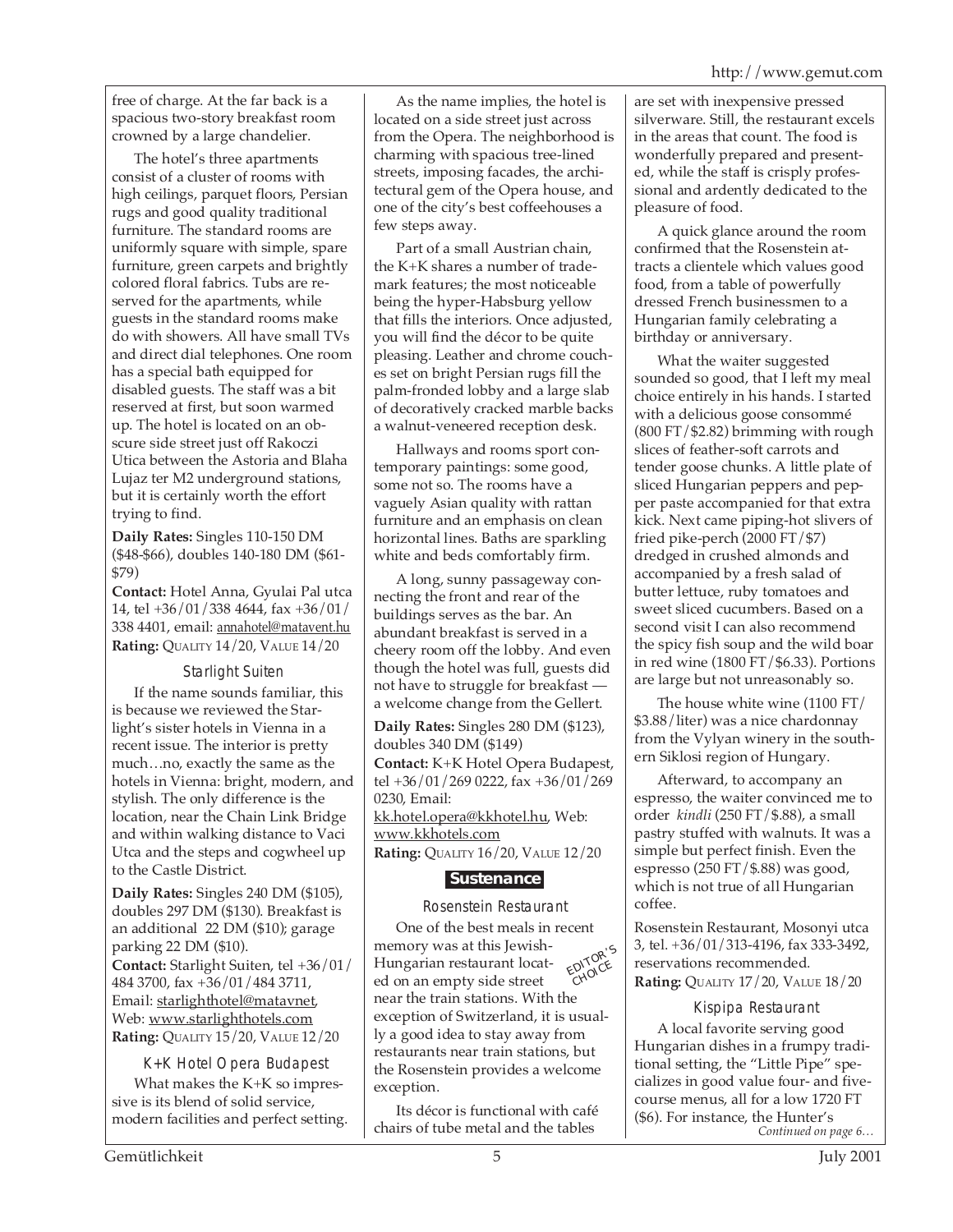#### http://www.gemut.com

#### *BUDAPEST Continued from page 5*

Choice starts with pheasant soup, then game croquettes, game stew in red wine, and finishes with sweet cheese-curd dumplings for dessert.

Recently we tried the "Gourmet Menu" that starts with creamy celery root soup followed by slightly pasty liver croquettes with rice. The main course was tangy wild boar ragout in red wine and mushroom sauce, served with potato croquettes almandine (the owner is obviously partial to croquettes). Dessert was chilled rice pudding with canned fruit and whipped cream.

As the use of canned instead of fresh fruit indicates, the meal was hardly *haute cuisine*, but it was good enough and certainly a good value. One very Hungarian side dish I recommend is marrowbone; a large bone is served with a long thin fork to fish out the glistening marrow which is spread on triangles of dry toast. It's an excellent starter especially with a glass of red Hungarian wine.

Kispipa Restaurant, Akácfa utca 38, tel./fax +36/01/342 2587, open daily noon-midnight. Reservations recommended.

**Rating:** QUALITY 15/20, VALUE 16/20

Schuch & Schuch Csarnok Etterem

Using a rule that has served us well — if you don't know where to eat choose a restaurant near the main market — we made our first visit here in 1992. At the time the menus were only in Hungarian and we had to rely on a tiny German-Hungarian dictionary. We batted .500: I ordered deliciously memorable carp fillets in a paprika sauce with curd noodles, while my wife ordered tripe goulash — fine if you like that sort of thing. Nearly 10 years later, the food is still good and inexpensive and English menus have taken some of the mystery out of ordering, though the paprika carp doesn't seem to have survived the translation.

Recommended first courses include the cabbage soup with sausage, paprika and sour cream (400

FT/\$1.41) and fish soup served with sliced Hungarian peppers (450 FT/ \$1.58). Be sure you get the small bowl, the large is really a main course (600 FT/\$2.11) with curd noodles and a large chunk of carp. The *Schnitzels* are good at (800 FT/ \$2.82) but the Cordon Bleu's (750 FT/\$2.64) thick slab of smoked ham was a bit heavy handed. Also good are the fried carp with oven potatoes  $(700 \text{ FT}/\$\$2/46)$  and stuffed cabbage (600 FT/\$2.11).

Schuch & Schuch, Pipa utca 2b, tel/ fax +36/01/217 67 79, open Monday-Saturday 8am-11pm.

**Rating:** QUALITY 13/20, VALUE 17/20

#### Fatâl Restaurant

Though it's popular with friends who visit Budapest frequently, Fatâl failed to inspire. Only the size of the portions was impressive. The Fatâl Platter for two is a gigantic mountain of grilled meats that will easily feed four. Our meals were modest in comparison, but fairly bland and consisted mostly of potato slices either piled on or hidden under a thin slice of meat. Although Hungary doesn't have much of a beer tradition, the Fatâl should know better than to serve the French Stella Artois.

The Fatâl is a dud.

Fatâl Restaurant, Vaci utca 67 (entrance on Pinter utca), tel/fax +36/ 01/266 2607, open daily 11:30am-2 am.

**Rating:** QUALITY 3/20, VALUE 9/20  $\mathbf{M}$ 

#### *MYSWITZERLAND.COM Continued from page 1*

#### **Personal Profile:**

To begin, choose "My Account" and provide your name and email address. There are a couple of advantages to this. First, myswitzerland is presented in several languages, and next time you visit you won't have to specify a language. But more important, if you request information or make bookings at the site, your data will already be loaded. Saves time.

#### **Brochure Ordering:**

Switzerland Tourism seems to have a stunning, four-color brochure for every region, town, village, and

tourist activity. There are literally hundreds of them and if you order by phone you probably won't know which to request. Click on "Ordering Brochures" on the main page and you will be presented with a simple search engine from which you can select those pamphlets that fit your needs. For the general mail-out kit there is no charge, but for specific titles like *Swiss Budget Hotels and Restaurants* or *Bernese Oberland Camping 2001* or *Switzerland on Foot – Hiking Tours*, there is a 50-cent fee.

#### **Last Minute Hotel Bookings:**

 Perhaps myswitzerland's best, most elegant feature. From the front page click "Lodging/Reservations" and then "Last Minute Hotel Reservations." Next use the "Offer Assistant" to search a region or town. The result is a list of hotels currently offering discounted, last-minute prices and the dates on which they are available. For more information on the hotel click on "Info." We found a couple of very interesting deals: a 100 Sfr. (\$57) double room at the **Hotel Coronado** in Zürich (we don't know the Coronado but the online photos looked good and it offers all the services) and the **Alex Schlosshotel Tenne**, a fine Zermatt hotel (Gemüt, 97/10, Quality Rating: 15/20) for 240 Sfr. (\$137). Bookings can be made directly at the Web site.

#### **City Deals:**

Another nice feature is the attractively-priced special hotel packages offered on city pages. To get to the right place, however, requires some maneuvering. First, we clicked "Switzerland Vacations" and chose "City Breaks." From there use the "Short City Breaks" drop-down menu to pick a city. Once the city page loads, be sure to scroll down to see the offer.

#### **Contacts:**

Want to contact Switzerland Tourism in the U.S. or the tourist office of a specific region in Switzerland? It's easy; simply click on "Contact" and make a selection from the drop-down menus. You are then presented with that specific tourist office's contact information. In addition, for the regional offices in Swit-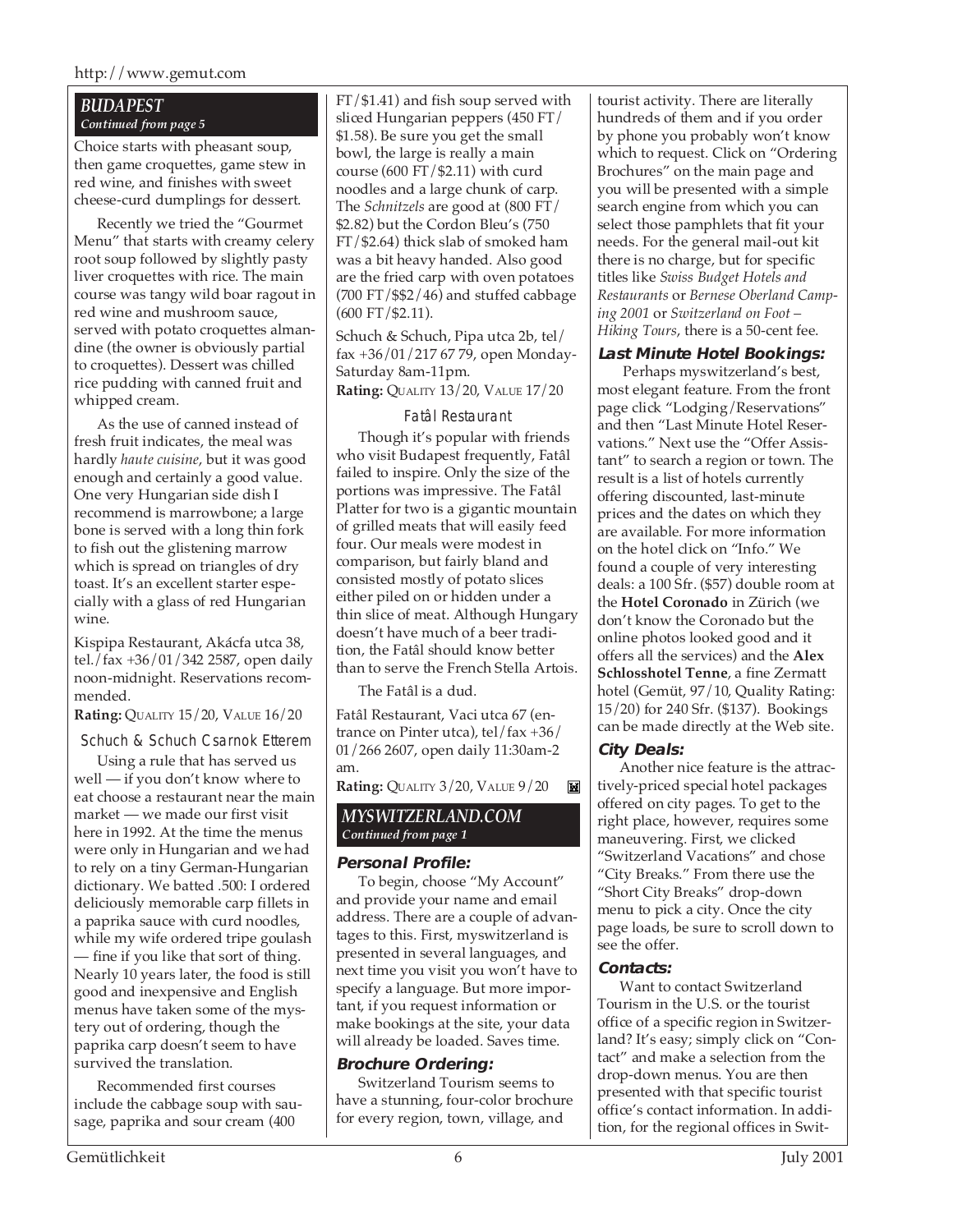zerland, provided you created a personal profile, all you need do is type in your request or question brochures, hotel info, etc. — then click the "send" button and you're done. If you haven't first created a profile, you can do it at the time of your online request.

To find contact info for the tourist office of a small city or town is a little trickier. First click on "Switzerland Vacations" to see a list of various seasonal and activity options. If you choose "Summer Vacations," for example, you can select a region from the drop-down menu and then from the "Surrounding Area" menu choose a city or town.

#### **Events:**

This part of the site is easy to use and contains an exhaustive list of happenings throughout the country with, in most cases, all the requisite dates, phone numbers, street addresses, web and email addresses and prices. Regrettably, only a few are in English.

#### **Links:**

This is another useful feature of myswitzerland. Links to Switzerland-related websites are arranged by broad categories. Choose "Transportation" and you see links to more than 60 Websites from **Swissair** to the **Automobile Club of Switzerland**. Many, unfortunately, are not in English. Among the 30 or so links in the "Culture" category are websites for Swiss castles and fortresses, music events calendars, and a useful one entitled *Popular Customs and Festivals in Switzerland*.

#### **Could be Better:**

Though the "Design Your Own Swiss Vacation" section sounds promising, it is merely a link to a very slow, very complex website that packages and sells flights, rail passes, car rentals and hotels.

We had a hard time getting much out of the "Top Tips" search feature. The combination of drop-down menus working in conjunction with buttons, plus the type-in box called "Detail Search," left us scratching our heads.

Finally, there doesn't seem to be a database of restaurants similar to the

site's hotel listings. A "Site Search" for "Zürich," for example, yields nothing about the city's restaurants and the site's "Food and Wine" section is of limited use.

Overall, however, this is a great website, the best in the world for Switzerland-bound travelers.  $\mathbf{E}$ 

### **Readers' Forum**

#### **Interesting Bar in Berlin**

Thanks for an excellent June issue, especially the article about Regensburg, one of my favorite cities. I visited it last summer (my third visit), stayed at the **Bischofshof**, (Krauterer Markt 3, D-93047 Regensburg, tel. +49/(0)941/ 58460, fax 5846146, email: info@hotelbischofshof.de) had lunch at the **Wurstküche**, and thoroughly enjoyed my stay. You didn't mention that Regensburg is the home of one of the world's finest boys' choirs, the **Domspatzen**, who can be heard almost every Sunday at the cathedral as well as at numerous concerts. I heard them twice last summer and have bought their records for years. The choir traces its origin back over 1000 years. I also visited a local fair or festival in the park across the Danube, on an island spanned by the stone bridge (one of the engineering marvels of the Middle Ages). There was music, food, and exhibits, with an overall theme of protecting the environment.

In Berlin, on the same trip, I stayed at the **Albrechtshof Hotel**, (Albrechtstrasse 8 , D-10117 Berlin, tel. +49/030/8860, fax 886100) north of the Spree, just across from the Friedrichstrasse station. A short walk from the hotel is a pub called **Ständige Vertretung**, which is a favorite of government workers and features a mix of Rhineland and Berlin food and drink. The story I got is that the proprietor formerly owned a pub in Bonn which was frequented by government people, and when the government moved to Berlin, he moved too. To satisfy the nostalgia of transplanted Rhinelanders, he features some of their specialties, e.g. Kölsch (Cologne) beer. The walls are covered with photographs, banners,

campaign posters, etc. that practically trace a history of postwar German politics. The atmosphere alone (although a bit smoky) was worth the wait to get seated.

**JIM MENTZER** VIA EMAIL

#### **Jewish Museum in Burgenland**

I was surprised to find your feature on the Burgenland (Mar. '01) failed to mention the **Austrian Jewish Museum**. Located just a few yards from the Esterhazy Palace, it was once the residence of Samson Wertheimer (1658-1724). The Esterhazys had a very enlightened attitude, which caused numerous Jewish families to settle in and around Eisenstadt. Wertheimer became the Chief Rabbi for the entire province, and the ancestor of several prominent Austrian families. The museum includes Wertheimer's private synagogue, as well as portraits and documents relating to the history of Jews in Austria.

> **JOHN KALLIR** VIA EMAIL

#### **A Castle in Franconia**

In May we were at **Schloss Saaleck**, Hammelburg, Germany, 57 km north of Würzburg, for a one-night stay and wish now we had allowed more time for it.

*Continued on page 8…*

#### **Key Websites for the Traveler to Germany, Austria & Switzerland**

**• www.gemut.com** Gateway site for travelers to Germanic Europe, including car rental, rail passes, hotel bookings, traveler feedback, free travel advice and past issues (free access to back issues for subscribers; see log-on info on page 2).

**• www.michelin-travel.com** The Michelin database of hotels and restaurants plus great interactive trip planning tools.

**• www.mapblast.com** Map and automobile trip planning. Locates routes and distances.

**• bahn.hafas.de/bin/query.exe/en** German rail. Train schedules throughout Europe, not just Germany.

**• www.sbb.ch/index\_e.htm** Swiss and European rail schedules.

**• www.ski-europe.com** Top web resource for skiers with much data on Alpine resorts.

**• www.myswitzerland.com** Website of Switzerland's national tourist authority.

**• www.germany-tourism.de** Germany's national tourist authority.

**• www.anto.com** Austria's national tourist authority. authority.